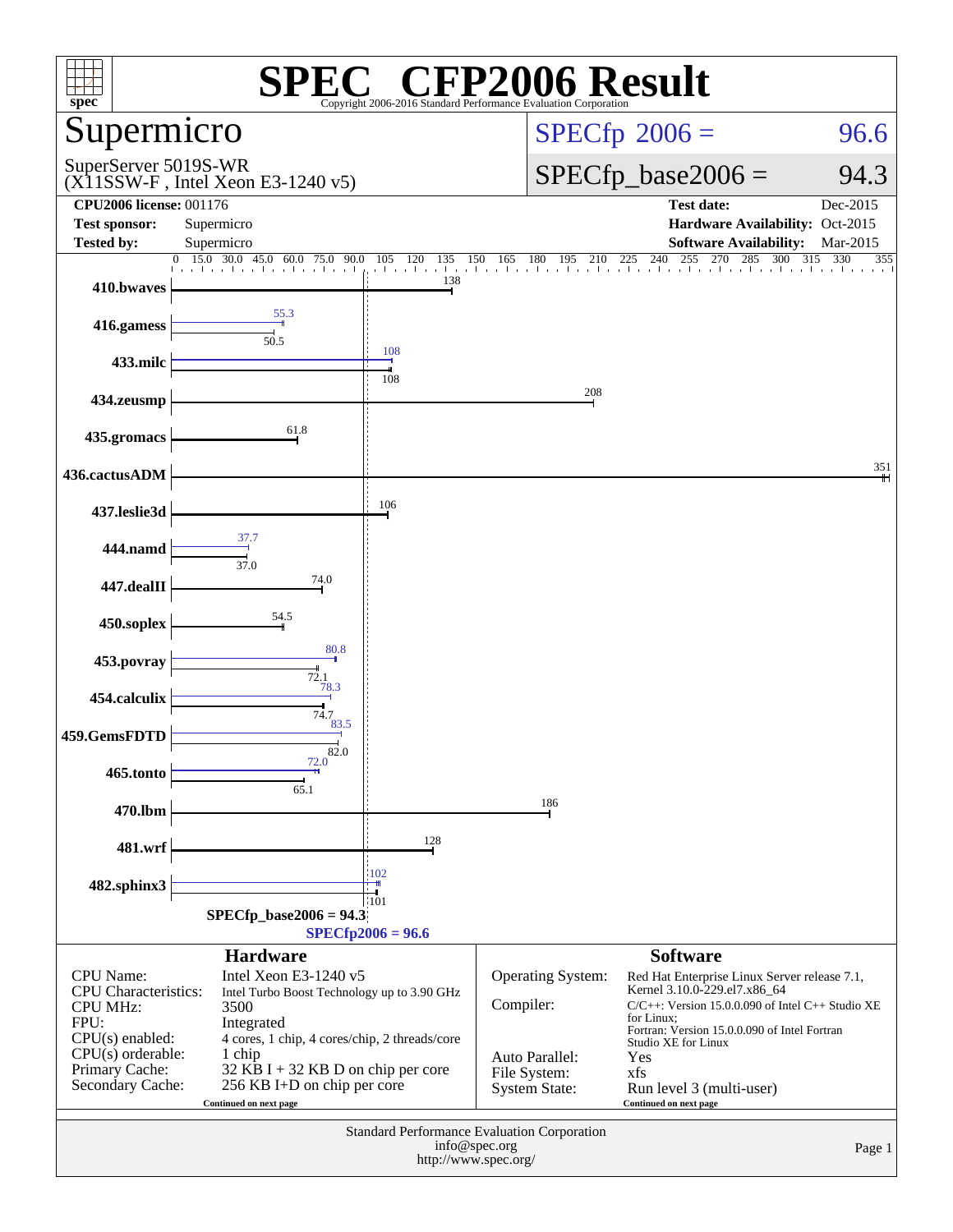

## Supermicro

#### SuperServer 5019S-WR

(X11SSW-F , Intel Xeon E3-1240 v5)

### $SPECfp2006 = 96.6$  $SPECfp2006 = 96.6$

### $SPECTp\_base2006 = 94.3$

| <b>CPU2006 license: 001176</b> |                                    |                       | <b>Test date:</b><br>Dec-2015             |
|--------------------------------|------------------------------------|-----------------------|-------------------------------------------|
| <b>Test sponsor:</b>           | Supermicro                         |                       | Hardware Availability: Oct-2015           |
| <b>Tested by:</b>              | Supermicro                         |                       | <b>Software Availability:</b><br>Mar-2015 |
| L3 Cache:                      | 8 MB I+D on chip per chip          | <b>Base Pointers:</b> | $64$ -bit                                 |
| Other Cache:                   | None                               | Peak Pointers:        | $32/64$ -bit                              |
| Memory:                        | 64 GB (4 x 16 GB 2Rx8 PC4-2133P-E) | Other Software:       | None                                      |
| Disk Subsystem:                | 1 x 1000 GB SATA III, 7200 RPM     |                       |                                           |
| Other Hardware:                | None                               |                       |                                           |

**[Results Table](http://www.spec.org/auto/cpu2006/Docs/result-fields.html#ResultsTable)**

| Results Table    |                                                                                                          |       |                |       |                |       |                |              |                |              |                |              |
|------------------|----------------------------------------------------------------------------------------------------------|-------|----------------|-------|----------------|-------|----------------|--------------|----------------|--------------|----------------|--------------|
|                  | <b>Base</b>                                                                                              |       |                |       | <b>Peak</b>    |       |                |              |                |              |                |              |
| <b>Benchmark</b> | <b>Seconds</b>                                                                                           | Ratio | <b>Seconds</b> | Ratio | <b>Seconds</b> | Ratio | <b>Seconds</b> | <b>Ratio</b> | <b>Seconds</b> | <b>Ratio</b> | <b>Seconds</b> | <b>Ratio</b> |
| 410.bwaves       | 98.5                                                                                                     | 138   | 98.4           | 138   | 98.6           | 138   | 98.5           | 138          | 98.4           | 138          | 98.6           | 138          |
| 416.gamess       | 388                                                                                                      | 50.5  | 388            | 50.5  | 390            | 50.3  | 354            | 55.3         | 359            | 54.5         | 354            | 55.4         |
| $433$ .milc      | 85.1                                                                                                     | 108   | 85.0           | 108   | 85.8           | 107   | 84.8           | 108          | 84.8           | 108          | 84.6           | 109          |
| 434.zeusmp       | 43.8                                                                                                     | 208   | 43.9           | 208   | 43.8           | 208   | 43.8           | 208          | 43.9           | 208          | 43.8           | 208          |
| 435.gromacs      | 116                                                                                                      | 61.8  | 115            | 61.9  | 116            | 61.6  | <b>116</b>     | 61.8         | 115            | 61.9         | 116            | 61.6         |
| 436.cactusADM    | 33.8                                                                                                     | 353   | 34.1           | 351   | 34.1           | 350   | 33.8           | 353          | 34.1           | 351          | 34.1           | 350          |
| 437.leslie3d     | 88.5                                                                                                     | 106   | 88.4           | 106   | 88.3           | 106   | 88.5           | 106          | 88.4           | 106          | 88.3           | 106          |
| 444.namd         | 217                                                                                                      | 37.0  | 217            | 37.0  | 217            | 36.9  | 213            | 37.7         | 213            | 37.7         | 213            | 37.6         |
| $447$ .dealII    | 155                                                                                                      | 74.0  | 155            | 74.0  | 154            | 74.1  | 155            | 74.0         | 155            | 74.0         | 154            | 74.1         |
| $450$ .soplex    | 154                                                                                                      | 54.2  | 153            | 54.5  | 151            | 55.2  | 154            | 54.2         | 153            | 54.5         | 151            | 55.2         |
| 453.povray       | 73.8                                                                                                     | 72.1  | 73.6           | 72.3  | 74.7           | 71.2  | 65.8           | 80.8         | 65.6           | 81.1         | 66.1           | 80.4         |
| 454.calculix     | 110                                                                                                      | 74.7  | 110            | 75.1  | 111            | 74.2  | 105            | 78.3         | <b>105</b>     | 78.3         | 106            | 78.2         |
| 459.GemsFDTD     | 130                                                                                                      | 81.9  | 129            | 82.0  | 129            | 82.0  | 127            | 83.4         | 127            | 83.5         | 127            | 83.5         |
| $465$ .tonto     | 151                                                                                                      | 65.1  | 151            | 65.1  | 152            | 64.9  | 139            | 70.6         | <u>137</u>     | 72.0         | 136            | 72.5         |
| 470.1bm          | 73.8                                                                                                     | 186   | 73.9           | 186   | 73.8           | 186   | 73.8           | 186          | 73.9           | 186          | 73.8           | 186          |
| 481.wrf          | 87.0                                                                                                     | 128   | 86.8           | 129   | 87.0           | 128   | 87.0           | 128          | 86.8           | 129          | 87.0           | 128          |
| 482.sphinx3      | 193                                                                                                      | 101   | 192            | 101   | 194            | 100   | 192            | 102          | 193            | 101          | 190            | 103          |
|                  | Results appear in the order in which they were run. Bold underlined text indicates a median measurement. |       |                |       |                |       |                |              |                |              |                |              |

### **[Operating System Notes](http://www.spec.org/auto/cpu2006/Docs/result-fields.html#OperatingSystemNotes)**

Stack size set to unlimited using "ulimit -s unlimited"

#### **[Platform Notes](http://www.spec.org/auto/cpu2006/Docs/result-fields.html#PlatformNotes)**

 Sysinfo program /home/cpu2006/config/sysinfo.rev6914 \$Rev: 6914 \$ \$Date:: 2014-06-25 #\$ e3fbb8667b5a285932ceab81e28219e1 running on localhost.localdomain Sat Dec 19 01:21:05 2015

 This section contains SUT (System Under Test) info as seen by some common utilities. To remove or add to this section, see: <http://www.spec.org/cpu2006/Docs/config.html#sysinfo>

 From /proc/cpuinfo model name : Intel(R) Xeon(R) CPU E3-1240 v5 @ 3.50GHz Continued on next page

> Standard Performance Evaluation Corporation [info@spec.org](mailto:info@spec.org) <http://www.spec.org/>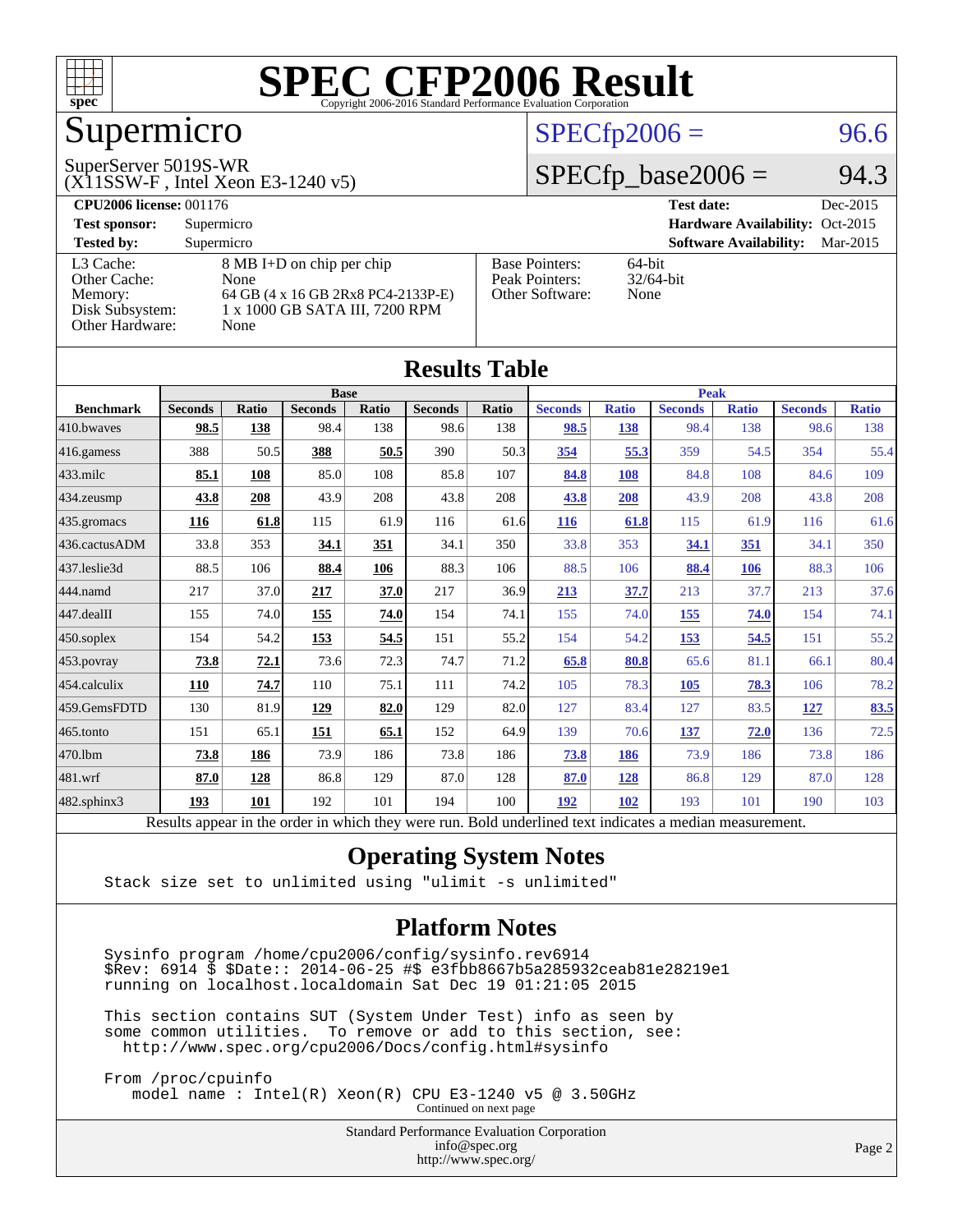

### Supermicro

 $SPECTp2006 = 96.6$ 

(X11SSW-F , Intel Xeon E3-1240 v5) SuperServer 5019S-WR

 $SPECTp\_base2006 = 94.3$ 

**[CPU2006 license:](http://www.spec.org/auto/cpu2006/Docs/result-fields.html#CPU2006license)** 001176 **[Test date:](http://www.spec.org/auto/cpu2006/Docs/result-fields.html#Testdate)** Dec-2015 **[Test sponsor:](http://www.spec.org/auto/cpu2006/Docs/result-fields.html#Testsponsor)** Supermicro Supermicro **[Hardware Availability:](http://www.spec.org/auto/cpu2006/Docs/result-fields.html#HardwareAvailability)** Oct-2015 **[Tested by:](http://www.spec.org/auto/cpu2006/Docs/result-fields.html#Testedby)** Supermicro **Supermicro [Software Availability:](http://www.spec.org/auto/cpu2006/Docs/result-fields.html#SoftwareAvailability)** Mar-2015

#### **[Platform Notes \(Continued\)](http://www.spec.org/auto/cpu2006/Docs/result-fields.html#PlatformNotes)**

Standard Performance Evaluation Corporation [info@spec.org](mailto:info@spec.org) 1 "physical id"s (chips) 8 "processors" cores, siblings (Caution: counting these is hw and system dependent. The following excerpts from /proc/cpuinfo might not be reliable. Use with caution.) cpu cores : 4 siblings : 8 physical 0: cores 0 1 2 3 cache size : 8192 KB From /proc/meminfo<br>MemTotal: 65755200 kB HugePages\_Total: 0<br>Hugepagesize: 2048 kB Hugepagesize: From /etc/\*release\* /etc/\*version\* os-release: NAME="Red Hat Enterprise Linux Server" VERSION="7.1 (Maipo)" ID="rhel" ID\_LIKE="fedora" VERSION\_ID="7.1" PRETTY\_NAME="Red Hat Enterprise Linux Server 7.1 (Maipo)" ANSI\_COLOR="0;31" CPE\_NAME="cpe:/o:redhat:enterprise\_linux:7.1:GA:server" redhat-release: Red Hat Enterprise Linux Server release 7.1 (Maipo) system-release: Red Hat Enterprise Linux Server release 7.1 (Maipo) system-release-cpe: cpe:/o:redhat:enterprise\_linux:7.1:ga:server uname -a: Linux localhost.localdomain 3.10.0-229.el7.x86\_64 #1 SMP Thu Jan 29 18:37:38 EST 2015 x86\_64 x86\_64 x86\_64 GNU/Linux run-level 3 Dec 19 01:17 SPEC is set to: /home/cpu2006 Filesystem Type Size Used Avail Use% Mounted on<br>/dev/mapper/rhel-home xfs 865G 170G 696G 20% /home  $/$ dev/mapper/rhel-home  $x$ fs Additional information from dmidecode: Warning: Use caution when you interpret this section. The 'dmidecode' program reads system data which is "intended to allow hardware to be accurately determined", but the intent may not be met, as there are frequent changes to hardware, firmware, and the "DMTF SMBIOS" standard. BIOS American Megatrends Inc. 1.0 11/03/2015 Memory: 4x Samsung M391A2K43BB1-CPB 16 GB 2 rank 2133 MHz (End of data from sysinfo program)

<http://www.spec.org/>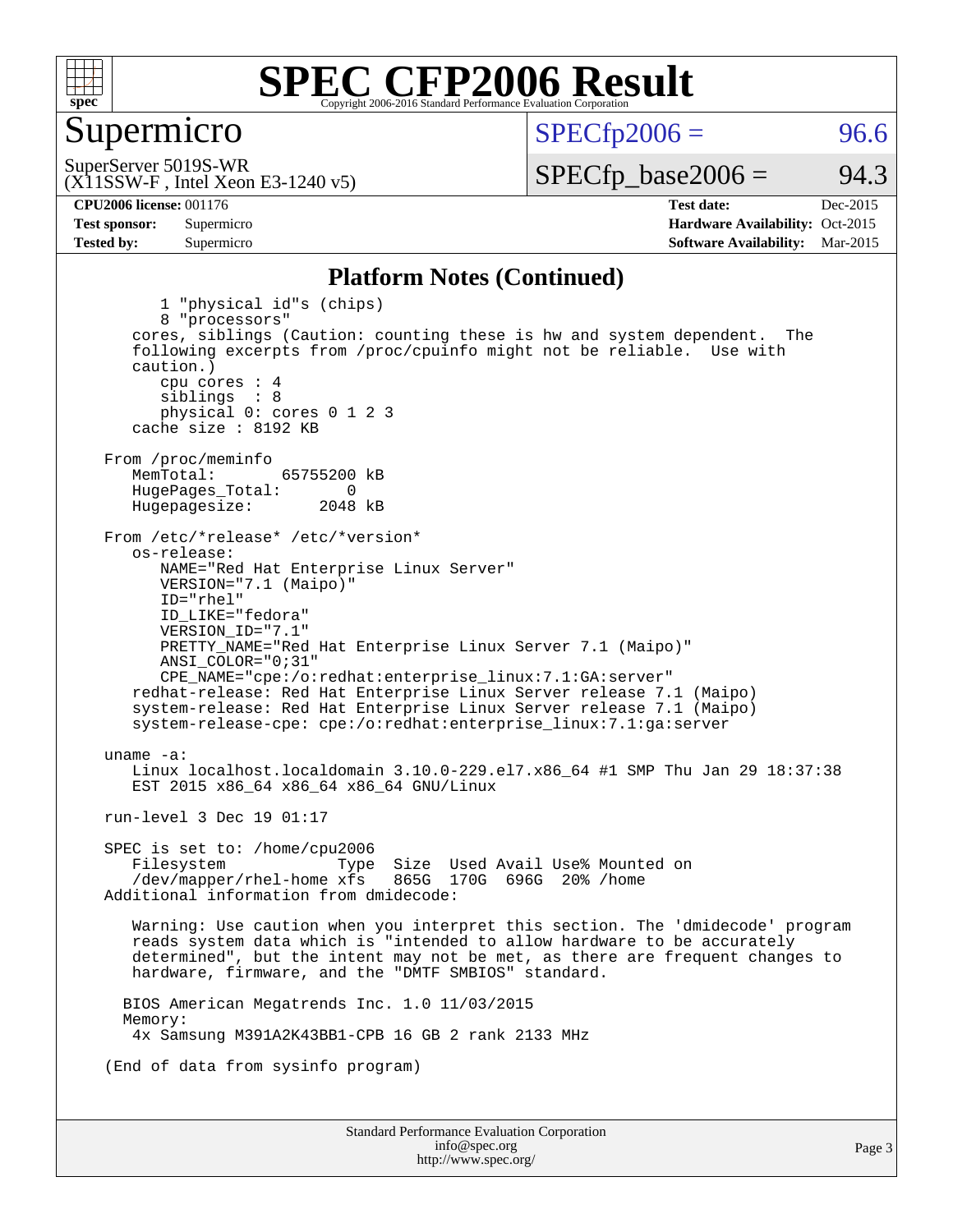

## Supermicro

 $SPECfp2006 = 96.6$  $SPECfp2006 = 96.6$ 

(X11SSW-F , Intel Xeon E3-1240 v5) SuperServer 5019S-WR

 $SPECTp\_base2006 = 94.3$ 

**[CPU2006 license:](http://www.spec.org/auto/cpu2006/Docs/result-fields.html#CPU2006license)** 001176 **[Test date:](http://www.spec.org/auto/cpu2006/Docs/result-fields.html#Testdate)** Dec-2015

**[Test sponsor:](http://www.spec.org/auto/cpu2006/Docs/result-fields.html#Testsponsor)** Supermicro Supermicro **[Hardware Availability:](http://www.spec.org/auto/cpu2006/Docs/result-fields.html#HardwareAvailability)** Oct-2015 **[Tested by:](http://www.spec.org/auto/cpu2006/Docs/result-fields.html#Testedby)** Supermicro **[Software Availability:](http://www.spec.org/auto/cpu2006/Docs/result-fields.html#SoftwareAvailability)** Mar-2015

### **[General Notes](http://www.spec.org/auto/cpu2006/Docs/result-fields.html#GeneralNotes)**

Environment variables set by runspec before the start of the run: KMP\_AFFINITY = "granularity=fine,compact,1,0" LD\_LIBRARY\_PATH = "/home/cpu2006/libs/32:/home/cpu2006/libs/64:/home/cpu2006/sh" OMP\_NUM\_THREADS = "4"

 Binaries compiled on a system with 1x Core i5-4670K CPU + 16GB memory using RedHat EL 7.0 Transparent Huge Pages enabled with: echo always > /sys/kernel/mm/transparent\_hugepage/enabled

**[Base Compiler Invocation](http://www.spec.org/auto/cpu2006/Docs/result-fields.html#BaseCompilerInvocation)**

[C benchmarks](http://www.spec.org/auto/cpu2006/Docs/result-fields.html#Cbenchmarks):  $-m64$ 

[C++ benchmarks:](http://www.spec.org/auto/cpu2006/Docs/result-fields.html#CXXbenchmarks) [icpc -m64](http://www.spec.org/cpu2006/results/res2016q1/cpu2006-20151223-38517.flags.html#user_CXXbase_intel_icpc_64bit_bedb90c1146cab66620883ef4f41a67e)

[Fortran benchmarks](http://www.spec.org/auto/cpu2006/Docs/result-fields.html#Fortranbenchmarks): [ifort -m64](http://www.spec.org/cpu2006/results/res2016q1/cpu2006-20151223-38517.flags.html#user_FCbase_intel_ifort_64bit_ee9d0fb25645d0210d97eb0527dcc06e)

[Benchmarks using both Fortran and C](http://www.spec.org/auto/cpu2006/Docs/result-fields.html#BenchmarksusingbothFortranandC): [icc -m64](http://www.spec.org/cpu2006/results/res2016q1/cpu2006-20151223-38517.flags.html#user_CC_FCbase_intel_icc_64bit_0b7121f5ab7cfabee23d88897260401c) [ifort -m64](http://www.spec.org/cpu2006/results/res2016q1/cpu2006-20151223-38517.flags.html#user_CC_FCbase_intel_ifort_64bit_ee9d0fb25645d0210d97eb0527dcc06e)

## **[Base Portability Flags](http://www.spec.org/auto/cpu2006/Docs/result-fields.html#BasePortabilityFlags)**

| 410.bwaves: -DSPEC CPU LP64                 |                                                                |
|---------------------------------------------|----------------------------------------------------------------|
| 416.gamess: -DSPEC_CPU_LP64                 |                                                                |
| 433.milc: -DSPEC CPU LP64                   |                                                                |
| 434.zeusmp: -DSPEC_CPU_LP64                 |                                                                |
| 435.gromacs: -DSPEC_CPU_LP64 -nofor_main    |                                                                |
| 436.cactusADM: -DSPEC CPU LP64 -nofor main  |                                                                |
| 437.leslie3d: -DSPEC CPU LP64               |                                                                |
| 444.namd: -DSPEC CPU LP64                   |                                                                |
| 447.dealII: -DSPEC CPU LP64                 |                                                                |
| 450.soplex: -DSPEC_CPU_LP64                 |                                                                |
| 453.povray: -DSPEC CPU LP64                 |                                                                |
| 454.calculix: - DSPEC CPU LP64 - nofor main |                                                                |
| 459. GemsFDTD: - DSPEC CPU LP64             |                                                                |
| 465.tonto: - DSPEC CPU LP64                 |                                                                |
| 470.1bm: -DSPEC CPU LP64                    |                                                                |
|                                             | 481.wrf: -DSPEC CPU_LP64 -DSPEC_CPU_CASE_FLAG -DSPEC_CPU_LINUX |
| 482.sphinx3: -DSPEC_CPU_LP64                |                                                                |
|                                             |                                                                |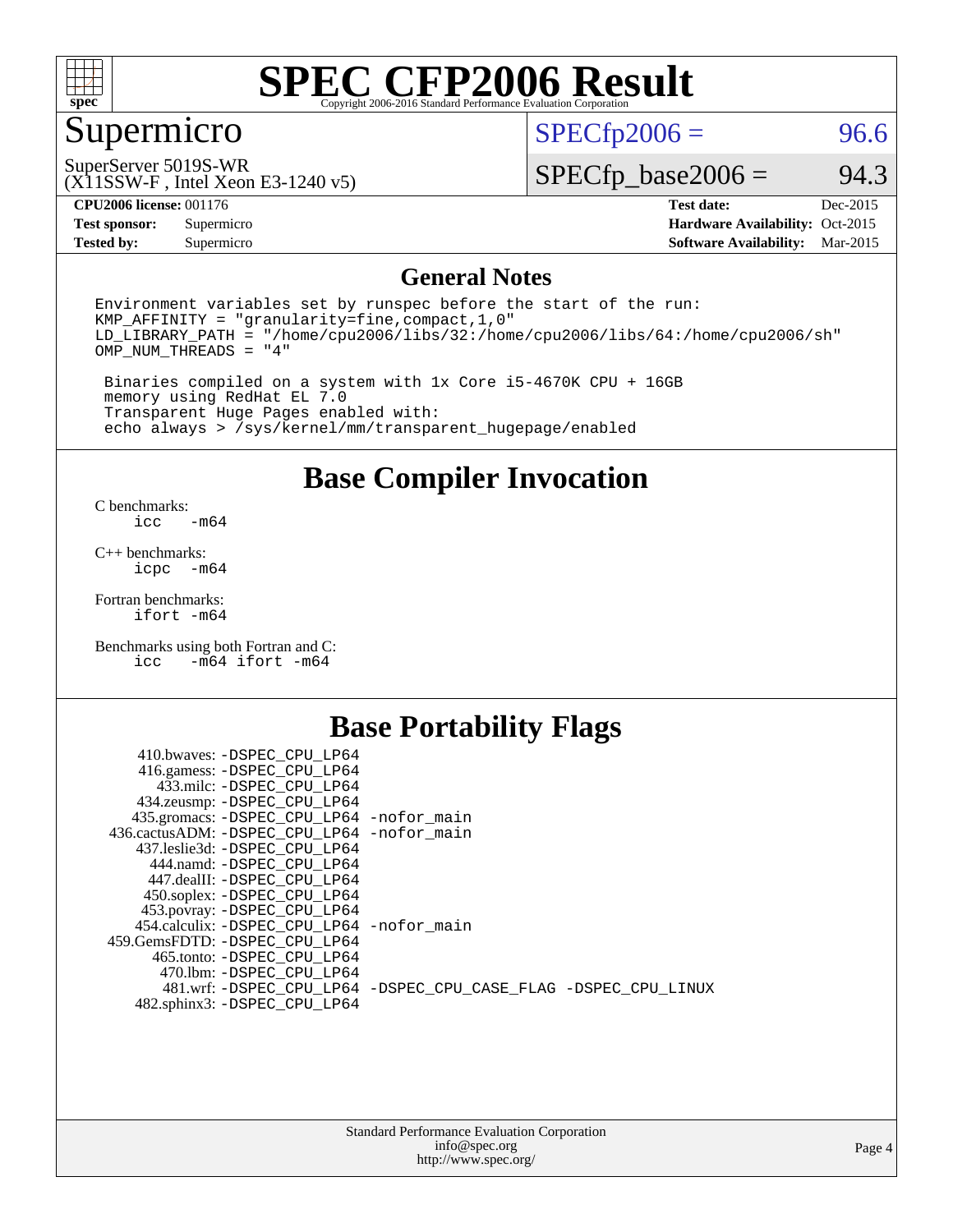

### Supermicro

 $SPECTp2006 = 96.6$ 

SuperServer 5019S-WR

#### (X11SSW-F , Intel Xeon E3-1240 v5)

 $SPECTp\_base2006 = 94.3$ 

**[CPU2006 license:](http://www.spec.org/auto/cpu2006/Docs/result-fields.html#CPU2006license)** 001176 **[Test date:](http://www.spec.org/auto/cpu2006/Docs/result-fields.html#Testdate)** Dec-2015 **[Test sponsor:](http://www.spec.org/auto/cpu2006/Docs/result-fields.html#Testsponsor)** Supermicro Supermicro **[Hardware Availability:](http://www.spec.org/auto/cpu2006/Docs/result-fields.html#HardwareAvailability)** Oct-2015 **[Tested by:](http://www.spec.org/auto/cpu2006/Docs/result-fields.html#Testedby)** Supermicro **Supermicro [Software Availability:](http://www.spec.org/auto/cpu2006/Docs/result-fields.html#SoftwareAvailability)** Mar-2015

## **[Base Optimization Flags](http://www.spec.org/auto/cpu2006/Docs/result-fields.html#BaseOptimizationFlags)**

[C benchmarks](http://www.spec.org/auto/cpu2006/Docs/result-fields.html#Cbenchmarks): [-xCORE-AVX2](http://www.spec.org/cpu2006/results/res2016q1/cpu2006-20151223-38517.flags.html#user_CCbase_f-xAVX2_5f5fc0cbe2c9f62c816d3e45806c70d7) [-ipo](http://www.spec.org/cpu2006/results/res2016q1/cpu2006-20151223-38517.flags.html#user_CCbase_f-ipo) [-O3](http://www.spec.org/cpu2006/results/res2016q1/cpu2006-20151223-38517.flags.html#user_CCbase_f-O3) [-no-prec-div](http://www.spec.org/cpu2006/results/res2016q1/cpu2006-20151223-38517.flags.html#user_CCbase_f-no-prec-div) [-parallel](http://www.spec.org/cpu2006/results/res2016q1/cpu2006-20151223-38517.flags.html#user_CCbase_f-parallel) [-opt-prefetch](http://www.spec.org/cpu2006/results/res2016q1/cpu2006-20151223-38517.flags.html#user_CCbase_f-opt-prefetch) [-ansi-alias](http://www.spec.org/cpu2006/results/res2016q1/cpu2006-20151223-38517.flags.html#user_CCbase_f-ansi-alias)

[C++ benchmarks:](http://www.spec.org/auto/cpu2006/Docs/result-fields.html#CXXbenchmarks) [-xCORE-AVX2](http://www.spec.org/cpu2006/results/res2016q1/cpu2006-20151223-38517.flags.html#user_CXXbase_f-xAVX2_5f5fc0cbe2c9f62c816d3e45806c70d7) [-ipo](http://www.spec.org/cpu2006/results/res2016q1/cpu2006-20151223-38517.flags.html#user_CXXbase_f-ipo) [-O3](http://www.spec.org/cpu2006/results/res2016q1/cpu2006-20151223-38517.flags.html#user_CXXbase_f-O3) [-no-prec-div](http://www.spec.org/cpu2006/results/res2016q1/cpu2006-20151223-38517.flags.html#user_CXXbase_f-no-prec-div) [-opt-prefetch](http://www.spec.org/cpu2006/results/res2016q1/cpu2006-20151223-38517.flags.html#user_CXXbase_f-opt-prefetch) [-ansi-alias](http://www.spec.org/cpu2006/results/res2016q1/cpu2006-20151223-38517.flags.html#user_CXXbase_f-ansi-alias)

[Fortran benchmarks](http://www.spec.org/auto/cpu2006/Docs/result-fields.html#Fortranbenchmarks): [-xCORE-AVX2](http://www.spec.org/cpu2006/results/res2016q1/cpu2006-20151223-38517.flags.html#user_FCbase_f-xAVX2_5f5fc0cbe2c9f62c816d3e45806c70d7) [-ipo](http://www.spec.org/cpu2006/results/res2016q1/cpu2006-20151223-38517.flags.html#user_FCbase_f-ipo) [-O3](http://www.spec.org/cpu2006/results/res2016q1/cpu2006-20151223-38517.flags.html#user_FCbase_f-O3) [-no-prec-div](http://www.spec.org/cpu2006/results/res2016q1/cpu2006-20151223-38517.flags.html#user_FCbase_f-no-prec-div) [-parallel](http://www.spec.org/cpu2006/results/res2016q1/cpu2006-20151223-38517.flags.html#user_FCbase_f-parallel) [-opt-prefetch](http://www.spec.org/cpu2006/results/res2016q1/cpu2006-20151223-38517.flags.html#user_FCbase_f-opt-prefetch)

[Benchmarks using both Fortran and C](http://www.spec.org/auto/cpu2006/Docs/result-fields.html#BenchmarksusingbothFortranandC): [-xCORE-AVX2](http://www.spec.org/cpu2006/results/res2016q1/cpu2006-20151223-38517.flags.html#user_CC_FCbase_f-xAVX2_5f5fc0cbe2c9f62c816d3e45806c70d7) [-ipo](http://www.spec.org/cpu2006/results/res2016q1/cpu2006-20151223-38517.flags.html#user_CC_FCbase_f-ipo) [-O3](http://www.spec.org/cpu2006/results/res2016q1/cpu2006-20151223-38517.flags.html#user_CC_FCbase_f-O3) [-no-prec-div](http://www.spec.org/cpu2006/results/res2016q1/cpu2006-20151223-38517.flags.html#user_CC_FCbase_f-no-prec-div) [-parallel](http://www.spec.org/cpu2006/results/res2016q1/cpu2006-20151223-38517.flags.html#user_CC_FCbase_f-parallel) [-opt-prefetch](http://www.spec.org/cpu2006/results/res2016q1/cpu2006-20151223-38517.flags.html#user_CC_FCbase_f-opt-prefetch)

[-ansi-alias](http://www.spec.org/cpu2006/results/res2016q1/cpu2006-20151223-38517.flags.html#user_CC_FCbase_f-ansi-alias)

## **[Peak Compiler Invocation](http://www.spec.org/auto/cpu2006/Docs/result-fields.html#PeakCompilerInvocation)**

[C benchmarks](http://www.spec.org/auto/cpu2006/Docs/result-fields.html#Cbenchmarks):  $\text{icc}$  -m64

[C++ benchmarks:](http://www.spec.org/auto/cpu2006/Docs/result-fields.html#CXXbenchmarks) [icpc -m64](http://www.spec.org/cpu2006/results/res2016q1/cpu2006-20151223-38517.flags.html#user_CXXpeak_intel_icpc_64bit_bedb90c1146cab66620883ef4f41a67e)

[Fortran benchmarks](http://www.spec.org/auto/cpu2006/Docs/result-fields.html#Fortranbenchmarks): [ifort -m64](http://www.spec.org/cpu2006/results/res2016q1/cpu2006-20151223-38517.flags.html#user_FCpeak_intel_ifort_64bit_ee9d0fb25645d0210d97eb0527dcc06e)

[Benchmarks using both Fortran and C](http://www.spec.org/auto/cpu2006/Docs/result-fields.html#BenchmarksusingbothFortranandC): [icc -m64](http://www.spec.org/cpu2006/results/res2016q1/cpu2006-20151223-38517.flags.html#user_CC_FCpeak_intel_icc_64bit_0b7121f5ab7cfabee23d88897260401c) [ifort -m64](http://www.spec.org/cpu2006/results/res2016q1/cpu2006-20151223-38517.flags.html#user_CC_FCpeak_intel_ifort_64bit_ee9d0fb25645d0210d97eb0527dcc06e)

## **[Peak Portability Flags](http://www.spec.org/auto/cpu2006/Docs/result-fields.html#PeakPortabilityFlags)**

Same as Base Portability Flags

## **[Peak Optimization Flags](http://www.spec.org/auto/cpu2006/Docs/result-fields.html#PeakOptimizationFlags)**

[C benchmarks](http://www.spec.org/auto/cpu2006/Docs/result-fields.html#Cbenchmarks):

 433.milc: [-xCORE-AVX2](http://www.spec.org/cpu2006/results/res2016q1/cpu2006-20151223-38517.flags.html#user_peakPASS2_CFLAGSPASS2_LDFLAGS433_milc_f-xAVX2_5f5fc0cbe2c9f62c816d3e45806c70d7)(pass 2) [-prof-gen](http://www.spec.org/cpu2006/results/res2016q1/cpu2006-20151223-38517.flags.html#user_peakPASS1_CFLAGSPASS1_LDFLAGS433_milc_prof_gen_e43856698f6ca7b7e442dfd80e94a8fc)(pass 1) [-ipo](http://www.spec.org/cpu2006/results/res2016q1/cpu2006-20151223-38517.flags.html#user_peakPASS2_CFLAGSPASS2_LDFLAGS433_milc_f-ipo)(pass 2) [-O3](http://www.spec.org/cpu2006/results/res2016q1/cpu2006-20151223-38517.flags.html#user_peakPASS2_CFLAGSPASS2_LDFLAGS433_milc_f-O3)(pass 2) [-no-prec-div](http://www.spec.org/cpu2006/results/res2016q1/cpu2006-20151223-38517.flags.html#user_peakPASS2_CFLAGSPASS2_LDFLAGS433_milc_f-no-prec-div)(pass 2) [-prof-use](http://www.spec.org/cpu2006/results/res2016q1/cpu2006-20151223-38517.flags.html#user_peakPASS2_CFLAGSPASS2_LDFLAGS433_milc_prof_use_bccf7792157ff70d64e32fe3e1250b55)(pass 2) [-auto-ilp32](http://www.spec.org/cpu2006/results/res2016q1/cpu2006-20151223-38517.flags.html#user_peakCOPTIMIZE433_milc_f-auto-ilp32) [-ansi-alias](http://www.spec.org/cpu2006/results/res2016q1/cpu2006-20151223-38517.flags.html#user_peakCOPTIMIZE433_milc_f-ansi-alias)

 $470$ .lbm: basepeak = yes

 482.sphinx3: [-xCORE-AVX2](http://www.spec.org/cpu2006/results/res2016q1/cpu2006-20151223-38517.flags.html#user_peakOPTIMIZE482_sphinx3_f-xAVX2_5f5fc0cbe2c9f62c816d3e45806c70d7) [-ipo](http://www.spec.org/cpu2006/results/res2016q1/cpu2006-20151223-38517.flags.html#user_peakOPTIMIZE482_sphinx3_f-ipo) [-O3](http://www.spec.org/cpu2006/results/res2016q1/cpu2006-20151223-38517.flags.html#user_peakOPTIMIZE482_sphinx3_f-O3) [-no-prec-div](http://www.spec.org/cpu2006/results/res2016q1/cpu2006-20151223-38517.flags.html#user_peakOPTIMIZE482_sphinx3_f-no-prec-div) [-unroll2](http://www.spec.org/cpu2006/results/res2016q1/cpu2006-20151223-38517.flags.html#user_peakCOPTIMIZE482_sphinx3_f-unroll_784dae83bebfb236979b41d2422d7ec2) [-ansi-alias](http://www.spec.org/cpu2006/results/res2016q1/cpu2006-20151223-38517.flags.html#user_peakCOPTIMIZE482_sphinx3_f-ansi-alias) [-parallel](http://www.spec.org/cpu2006/results/res2016q1/cpu2006-20151223-38517.flags.html#user_peakCOPTIMIZE482_sphinx3_f-parallel)

Continued on next page

Standard Performance Evaluation Corporation [info@spec.org](mailto:info@spec.org) <http://www.spec.org/>

Page 5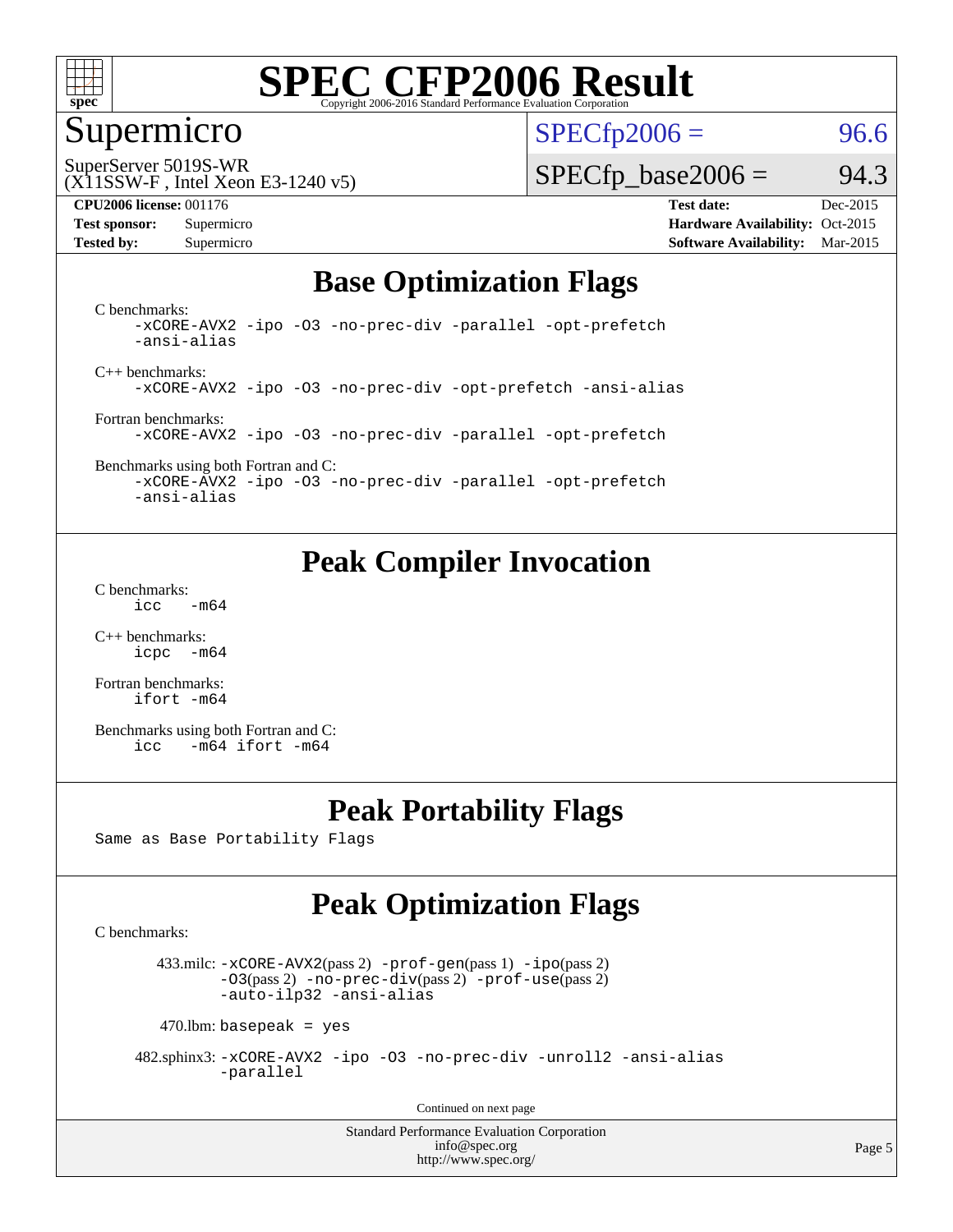

Supermicro

 $SPECTp2006 = 96.6$ 

(X11SSW-F , Intel Xeon E3-1240 v5) SuperServer 5019S-WR

 $SPECTp\_base2006 = 94.3$ 

**[CPU2006 license:](http://www.spec.org/auto/cpu2006/Docs/result-fields.html#CPU2006license)** 001176 **[Test date:](http://www.spec.org/auto/cpu2006/Docs/result-fields.html#Testdate)** Dec-2015

| <b>Test sponsor:</b> | Supermicro |
|----------------------|------------|
| <b>Tested by:</b>    | Supermicro |

**[Hardware Availability:](http://www.spec.org/auto/cpu2006/Docs/result-fields.html#HardwareAvailability)** Oct-2015 **[Software Availability:](http://www.spec.org/auto/cpu2006/Docs/result-fields.html#SoftwareAvailability)** Mar-2015

## **[Peak Optimization Flags \(Continued\)](http://www.spec.org/auto/cpu2006/Docs/result-fields.html#PeakOptimizationFlags)**

[C++ benchmarks:](http://www.spec.org/auto/cpu2006/Docs/result-fields.html#CXXbenchmarks)

 444.namd: [-xCORE-AVX2](http://www.spec.org/cpu2006/results/res2016q1/cpu2006-20151223-38517.flags.html#user_peakPASS2_CXXFLAGSPASS2_LDFLAGS444_namd_f-xAVX2_5f5fc0cbe2c9f62c816d3e45806c70d7)(pass 2) [-prof-gen](http://www.spec.org/cpu2006/results/res2016q1/cpu2006-20151223-38517.flags.html#user_peakPASS1_CXXFLAGSPASS1_LDFLAGS444_namd_prof_gen_e43856698f6ca7b7e442dfd80e94a8fc)(pass 1) [-ipo](http://www.spec.org/cpu2006/results/res2016q1/cpu2006-20151223-38517.flags.html#user_peakPASS2_CXXFLAGSPASS2_LDFLAGS444_namd_f-ipo)(pass 2) [-O3](http://www.spec.org/cpu2006/results/res2016q1/cpu2006-20151223-38517.flags.html#user_peakPASS2_CXXFLAGSPASS2_LDFLAGS444_namd_f-O3)(pass 2) [-no-prec-div](http://www.spec.org/cpu2006/results/res2016q1/cpu2006-20151223-38517.flags.html#user_peakPASS2_CXXFLAGSPASS2_LDFLAGS444_namd_f-no-prec-div)(pass 2) [-prof-use](http://www.spec.org/cpu2006/results/res2016q1/cpu2006-20151223-38517.flags.html#user_peakPASS2_CXXFLAGSPASS2_LDFLAGS444_namd_prof_use_bccf7792157ff70d64e32fe3e1250b55)(pass 2) [-fno-alias](http://www.spec.org/cpu2006/results/res2016q1/cpu2006-20151223-38517.flags.html#user_peakCXXOPTIMIZEOPTIMIZE444_namd_f-no-alias_694e77f6c5a51e658e82ccff53a9e63a) [-auto-ilp32](http://www.spec.org/cpu2006/results/res2016q1/cpu2006-20151223-38517.flags.html#user_peakCXXOPTIMIZE444_namd_f-auto-ilp32) 447.dealII: basepeak = yes  $450$ .soplex: basepeak = yes 453.povray: [-xCORE-AVX2](http://www.spec.org/cpu2006/results/res2016q1/cpu2006-20151223-38517.flags.html#user_peakPASS2_CXXFLAGSPASS2_LDFLAGS453_povray_f-xAVX2_5f5fc0cbe2c9f62c816d3e45806c70d7)(pass 2) [-prof-gen](http://www.spec.org/cpu2006/results/res2016q1/cpu2006-20151223-38517.flags.html#user_peakPASS1_CXXFLAGSPASS1_LDFLAGS453_povray_prof_gen_e43856698f6ca7b7e442dfd80e94a8fc)(pass 1) [-ipo](http://www.spec.org/cpu2006/results/res2016q1/cpu2006-20151223-38517.flags.html#user_peakPASS2_CXXFLAGSPASS2_LDFLAGS453_povray_f-ipo)(pass 2) [-O3](http://www.spec.org/cpu2006/results/res2016q1/cpu2006-20151223-38517.flags.html#user_peakPASS2_CXXFLAGSPASS2_LDFLAGS453_povray_f-O3)(pass 2) [-no-prec-div](http://www.spec.org/cpu2006/results/res2016q1/cpu2006-20151223-38517.flags.html#user_peakPASS2_CXXFLAGSPASS2_LDFLAGS453_povray_f-no-prec-div)(pass 2) [-prof-use](http://www.spec.org/cpu2006/results/res2016q1/cpu2006-20151223-38517.flags.html#user_peakPASS2_CXXFLAGSPASS2_LDFLAGS453_povray_prof_use_bccf7792157ff70d64e32fe3e1250b55)(pass 2) [-unroll4](http://www.spec.org/cpu2006/results/res2016q1/cpu2006-20151223-38517.flags.html#user_peakCXXOPTIMIZE453_povray_f-unroll_4e5e4ed65b7fd20bdcd365bec371b81f) [-ansi-alias](http://www.spec.org/cpu2006/results/res2016q1/cpu2006-20151223-38517.flags.html#user_peakCXXOPTIMIZE453_povray_f-ansi-alias) [Fortran benchmarks](http://www.spec.org/auto/cpu2006/Docs/result-fields.html#Fortranbenchmarks):  $410.bwaves: basepeak = yes$  416.gamess: [-xCORE-AVX2](http://www.spec.org/cpu2006/results/res2016q1/cpu2006-20151223-38517.flags.html#user_peakPASS2_FFLAGSPASS2_LDFLAGS416_gamess_f-xAVX2_5f5fc0cbe2c9f62c816d3e45806c70d7)(pass 2) [-prof-gen](http://www.spec.org/cpu2006/results/res2016q1/cpu2006-20151223-38517.flags.html#user_peakPASS1_FFLAGSPASS1_LDFLAGS416_gamess_prof_gen_e43856698f6ca7b7e442dfd80e94a8fc)(pass 1) [-ipo](http://www.spec.org/cpu2006/results/res2016q1/cpu2006-20151223-38517.flags.html#user_peakPASS2_FFLAGSPASS2_LDFLAGS416_gamess_f-ipo)(pass 2) [-O3](http://www.spec.org/cpu2006/results/res2016q1/cpu2006-20151223-38517.flags.html#user_peakPASS2_FFLAGSPASS2_LDFLAGS416_gamess_f-O3)(pass 2) [-no-prec-div](http://www.spec.org/cpu2006/results/res2016q1/cpu2006-20151223-38517.flags.html#user_peakPASS2_FFLAGSPASS2_LDFLAGS416_gamess_f-no-prec-div)(pass 2) [-prof-use](http://www.spec.org/cpu2006/results/res2016q1/cpu2006-20151223-38517.flags.html#user_peakPASS2_FFLAGSPASS2_LDFLAGS416_gamess_prof_use_bccf7792157ff70d64e32fe3e1250b55)(pass 2) [-unroll2](http://www.spec.org/cpu2006/results/res2016q1/cpu2006-20151223-38517.flags.html#user_peakOPTIMIZE416_gamess_f-unroll_784dae83bebfb236979b41d2422d7ec2) [-inline-level=0](http://www.spec.org/cpu2006/results/res2016q1/cpu2006-20151223-38517.flags.html#user_peakOPTIMIZE416_gamess_f-inline-level_318d07a09274ad25e8d15dbfaa68ba50) [-scalar-rep-](http://www.spec.org/cpu2006/results/res2016q1/cpu2006-20151223-38517.flags.html#user_peakOPTIMIZE416_gamess_f-disablescalarrep_abbcad04450fb118e4809c81d83c8a1d) 434.zeusmp: basepeak = yes 437.leslie3d: basepeak = yes 459.GemsFDTD: [-xCORE-AVX2](http://www.spec.org/cpu2006/results/res2016q1/cpu2006-20151223-38517.flags.html#user_peakPASS2_FFLAGSPASS2_LDFLAGS459_GemsFDTD_f-xAVX2_5f5fc0cbe2c9f62c816d3e45806c70d7)(pass 2) [-prof-gen](http://www.spec.org/cpu2006/results/res2016q1/cpu2006-20151223-38517.flags.html#user_peakPASS1_FFLAGSPASS1_LDFLAGS459_GemsFDTD_prof_gen_e43856698f6ca7b7e442dfd80e94a8fc)(pass 1) [-ipo](http://www.spec.org/cpu2006/results/res2016q1/cpu2006-20151223-38517.flags.html#user_peakPASS2_FFLAGSPASS2_LDFLAGS459_GemsFDTD_f-ipo)(pass 2) [-O3](http://www.spec.org/cpu2006/results/res2016q1/cpu2006-20151223-38517.flags.html#user_peakPASS2_FFLAGSPASS2_LDFLAGS459_GemsFDTD_f-O3)(pass 2) [-no-prec-div](http://www.spec.org/cpu2006/results/res2016q1/cpu2006-20151223-38517.flags.html#user_peakPASS2_FFLAGSPASS2_LDFLAGS459_GemsFDTD_f-no-prec-div)(pass 2) [-prof-use](http://www.spec.org/cpu2006/results/res2016q1/cpu2006-20151223-38517.flags.html#user_peakPASS2_FFLAGSPASS2_LDFLAGS459_GemsFDTD_prof_use_bccf7792157ff70d64e32fe3e1250b55)(pass 2) [-unroll2](http://www.spec.org/cpu2006/results/res2016q1/cpu2006-20151223-38517.flags.html#user_peakOPTIMIZE459_GemsFDTD_f-unroll_784dae83bebfb236979b41d2422d7ec2) [-inline-level=0](http://www.spec.org/cpu2006/results/res2016q1/cpu2006-20151223-38517.flags.html#user_peakOPTIMIZE459_GemsFDTD_f-inline-level_318d07a09274ad25e8d15dbfaa68ba50) [-opt-prefetch](http://www.spec.org/cpu2006/results/res2016q1/cpu2006-20151223-38517.flags.html#user_peakOPTIMIZE459_GemsFDTD_f-opt-prefetch) [-parallel](http://www.spec.org/cpu2006/results/res2016q1/cpu2006-20151223-38517.flags.html#user_peakOPTIMIZE459_GemsFDTD_f-parallel) 465.tonto: [-xCORE-AVX2](http://www.spec.org/cpu2006/results/res2016q1/cpu2006-20151223-38517.flags.html#user_peakPASS2_FFLAGSPASS2_LDFLAGS465_tonto_f-xAVX2_5f5fc0cbe2c9f62c816d3e45806c70d7)(pass 2) [-prof-gen](http://www.spec.org/cpu2006/results/res2016q1/cpu2006-20151223-38517.flags.html#user_peakPASS1_FFLAGSPASS1_LDFLAGS465_tonto_prof_gen_e43856698f6ca7b7e442dfd80e94a8fc)(pass 1) [-ipo](http://www.spec.org/cpu2006/results/res2016q1/cpu2006-20151223-38517.flags.html#user_peakPASS2_FFLAGSPASS2_LDFLAGS465_tonto_f-ipo)(pass 2) [-O3](http://www.spec.org/cpu2006/results/res2016q1/cpu2006-20151223-38517.flags.html#user_peakPASS2_FFLAGSPASS2_LDFLAGS465_tonto_f-O3)(pass 2) [-no-prec-div](http://www.spec.org/cpu2006/results/res2016q1/cpu2006-20151223-38517.flags.html#user_peakPASS2_FFLAGSPASS2_LDFLAGS465_tonto_f-no-prec-div)(pass 2) [-prof-use](http://www.spec.org/cpu2006/results/res2016q1/cpu2006-20151223-38517.flags.html#user_peakPASS2_FFLAGSPASS2_LDFLAGS465_tonto_prof_use_bccf7792157ff70d64e32fe3e1250b55)(pass 2) [-inline-calloc](http://www.spec.org/cpu2006/results/res2016q1/cpu2006-20151223-38517.flags.html#user_peakOPTIMIZE465_tonto_f-inline-calloc) [-opt-malloc-options=3](http://www.spec.org/cpu2006/results/res2016q1/cpu2006-20151223-38517.flags.html#user_peakOPTIMIZE465_tonto_f-opt-malloc-options_13ab9b803cf986b4ee62f0a5998c2238) [-auto](http://www.spec.org/cpu2006/results/res2016q1/cpu2006-20151223-38517.flags.html#user_peakOPTIMIZE465_tonto_f-auto) [-unroll4](http://www.spec.org/cpu2006/results/res2016q1/cpu2006-20151223-38517.flags.html#user_peakOPTIMIZE465_tonto_f-unroll_4e5e4ed65b7fd20bdcd365bec371b81f) [Benchmarks using both Fortran and C](http://www.spec.org/auto/cpu2006/Docs/result-fields.html#BenchmarksusingbothFortranandC): 435.gromacs: basepeak = yes  $436.cactusADM:basepeak = yes$  454.calculix: [-xCORE-AVX2](http://www.spec.org/cpu2006/results/res2016q1/cpu2006-20151223-38517.flags.html#user_peakOPTIMIZE454_calculix_f-xAVX2_5f5fc0cbe2c9f62c816d3e45806c70d7) [-ipo](http://www.spec.org/cpu2006/results/res2016q1/cpu2006-20151223-38517.flags.html#user_peakOPTIMIZE454_calculix_f-ipo) [-O3](http://www.spec.org/cpu2006/results/res2016q1/cpu2006-20151223-38517.flags.html#user_peakOPTIMIZE454_calculix_f-O3) [-no-prec-div](http://www.spec.org/cpu2006/results/res2016q1/cpu2006-20151223-38517.flags.html#user_peakOPTIMIZE454_calculix_f-no-prec-div) [-auto-ilp32](http://www.spec.org/cpu2006/results/res2016q1/cpu2006-20151223-38517.flags.html#user_peakCOPTIMIZE454_calculix_f-auto-ilp32) [-ansi-alias](http://www.spec.org/cpu2006/results/res2016q1/cpu2006-20151223-38517.flags.html#user_peakCOPTIMIZE454_calculix_f-ansi-alias)  $481.$ wrf: basepeak = yes

The flags files that were used to format this result can be browsed at <http://www.spec.org/cpu2006/flags/Intel-ic15.0-official-linux64.html> <http://www.spec.org/cpu2006/flags/Supermicro-Platform-Settings-V1.2-revG.20141230.00.html>

> Standard Performance Evaluation Corporation [info@spec.org](mailto:info@spec.org) <http://www.spec.org/>